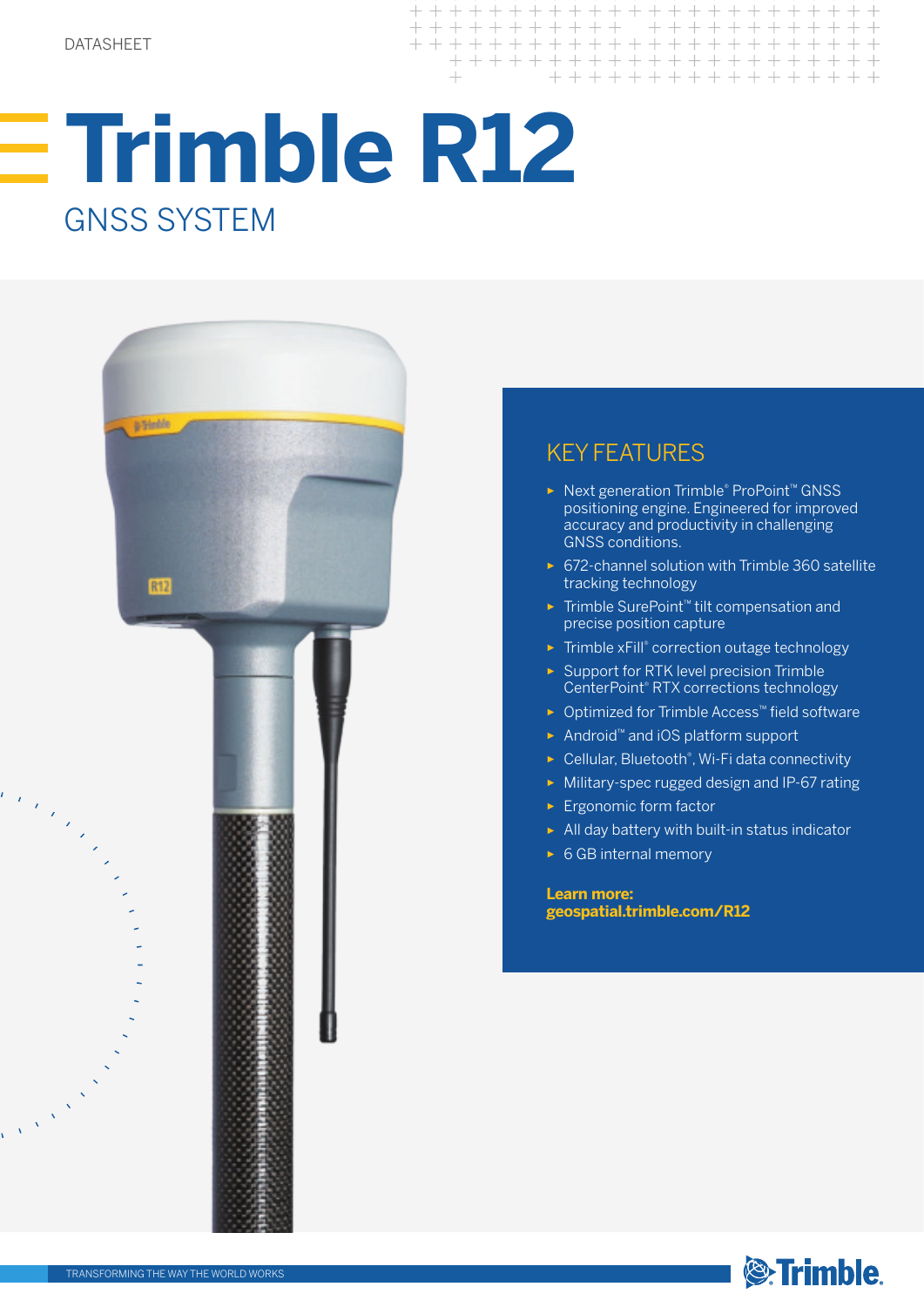| PERFORMANCE SPECIFICATIONS                                 |                                                                                                                                                                                                            |                                                                                                                                                                                                                                                                                               |  |
|------------------------------------------------------------|------------------------------------------------------------------------------------------------------------------------------------------------------------------------------------------------------------|-----------------------------------------------------------------------------------------------------------------------------------------------------------------------------------------------------------------------------------------------------------------------------------------------|--|
| <b>GNSS MEASUREMENTS</b>                                   |                                                                                                                                                                                                            |                                                                                                                                                                                                                                                                                               |  |
|                                                            | Constellation agnostic, flexible signal tracking and improved positioning <sup>1</sup> in challenging environments with Trimble<br>ProPoint GNSS technology                                                |                                                                                                                                                                                                                                                                                               |  |
|                                                            | Increased measurement productivity and traceability with Trimble SurePoint eBubble tilt compensation                                                                                                       |                                                                                                                                                                                                                                                                                               |  |
|                                                            | Advanced Trimble Custom Survey GNSS chips with 672 channels                                                                                                                                                |                                                                                                                                                                                                                                                                                               |  |
|                                                            | Reduced downtime due to loss of radio signal or cellular connectivity with Trimble xFill technology                                                                                                        |                                                                                                                                                                                                                                                                                               |  |
|                                                            | Signals tracked simultaneously                                                                                                                                                                             | GPS: L1C, L1C/A, L2C, L2E, L5<br>GLONASS: L1C/A, L1P, L2C/A, L2P, L3<br>SBAS (WAAS, EGNOS, GAGAN, MSAS): L1C/A, L5<br>Galileo: E1, E5A, E5B, E5 AltBOC, E6 <sup>2</sup><br>BeiDou: B1, B1C, B2, B2A, B3<br>QZSS: L1C/A, L1S, L1C, L2C, L5, L6<br>NavIC (IRNSS): L5<br>L-band: CenterPoint RTX |  |
|                                                            | Iridium filtering above 1616 MHz allows antenna to be used up to 20 m away from iridium transmitter                                                                                                        |                                                                                                                                                                                                                                                                                               |  |
|                                                            | Japanese LTE filtering below 1510 MHz allows antenna to be used up to 100 m away from Japanese LTE cell tower                                                                                              |                                                                                                                                                                                                                                                                                               |  |
|                                                            | Digital Signal Processor (DSP) techniques to detect and recover from spoofed GNSS signals                                                                                                                  |                                                                                                                                                                                                                                                                                               |  |
|                                                            | Advanced Receiver Autonomous Integrity Monitoring (RAIM) algorithm to detect and reject problem satellite<br>measurements to improve position quality<br>Improved protection from erroneous ephemeris data |                                                                                                                                                                                                                                                                                               |  |
|                                                            | Positioning Rates                                                                                                                                                                                          | 1 Hz, 2 Hz, 5 Hz, 10 Hz, and 20 Hz                                                                                                                                                                                                                                                            |  |
|                                                            |                                                                                                                                                                                                            |                                                                                                                                                                                                                                                                                               |  |
| POSITIONING PERFORMANCE <sup>3</sup>                       |                                                                                                                                                                                                            |                                                                                                                                                                                                                                                                                               |  |
| CODE DIFFERENTIAL GNSS POSITIONING                         |                                                                                                                                                                                                            |                                                                                                                                                                                                                                                                                               |  |
|                                                            | Horizontal                                                                                                                                                                                                 | $0.25 m + 1$ ppm RMS                                                                                                                                                                                                                                                                          |  |
|                                                            | Vertical                                                                                                                                                                                                   | $0.50$ m + 1 ppm RMS                                                                                                                                                                                                                                                                          |  |
|                                                            | SBAS <sup>4</sup>                                                                                                                                                                                          | typically <5 m 3DRMS                                                                                                                                                                                                                                                                          |  |
| STATIC GNSS SURVEYING                                      |                                                                                                                                                                                                            |                                                                                                                                                                                                                                                                                               |  |
| High-Precision Static                                      |                                                                                                                                                                                                            |                                                                                                                                                                                                                                                                                               |  |
|                                                            | Horizontal                                                                                                                                                                                                 | $3$ mm + 0.1 ppm RMS                                                                                                                                                                                                                                                                          |  |
|                                                            | Vertical                                                                                                                                                                                                   | $3.5$ mm + 0.4 ppm RMS                                                                                                                                                                                                                                                                        |  |
| <b>Static and Fast Static</b>                              |                                                                                                                                                                                                            |                                                                                                                                                                                                                                                                                               |  |
|                                                            | Horizontal                                                                                                                                                                                                 | $3$ mm + 0.5 ppm RMS                                                                                                                                                                                                                                                                          |  |
|                                                            | Vertical                                                                                                                                                                                                   | $5$ mm $+$ 0.5 ppm RMS                                                                                                                                                                                                                                                                        |  |
| REAL TIME KINEMATIC SURVEYING                              |                                                                                                                                                                                                            |                                                                                                                                                                                                                                                                                               |  |
| Single Baseline < 30 km                                    | Horizontal                                                                                                                                                                                                 |                                                                                                                                                                                                                                                                                               |  |
|                                                            | Vertical                                                                                                                                                                                                   | 8 mm + 1 ppm RMS<br>$15$ mm $+1$ ppm RMS                                                                                                                                                                                                                                                      |  |
|                                                            |                                                                                                                                                                                                            |                                                                                                                                                                                                                                                                                               |  |
| Network RTK <sup>5</sup>                                   | Horizontal                                                                                                                                                                                                 | 8 mm + 0.5 ppm RMS                                                                                                                                                                                                                                                                            |  |
|                                                            | Vertical                                                                                                                                                                                                   | 15 mm + 0.5 ppm RMS                                                                                                                                                                                                                                                                           |  |
| RTK start-up time for specified<br>precisions <sup>6</sup> |                                                                                                                                                                                                            | 2 to 8 seconds                                                                                                                                                                                                                                                                                |  |
|                                                            | TRIMBLE RTX™ TECHNOLOGY (SATELLITE AND CELLULAR/INTERNET (IP))                                                                                                                                             |                                                                                                                                                                                                                                                                                               |  |
| CenterPoint RTX7                                           |                                                                                                                                                                                                            |                                                                                                                                                                                                                                                                                               |  |
|                                                            | Horizontal                                                                                                                                                                                                 | 2 cm RMS                                                                                                                                                                                                                                                                                      |  |
|                                                            | Vertical                                                                                                                                                                                                   | 5 cm RMS                                                                                                                                                                                                                                                                                      |  |
|                                                            | RTX convergence time for specified precisions -<br>Worldwide                                                                                                                                               | $<$ 15 min                                                                                                                                                                                                                                                                                    |  |
|                                                            | RTX QuickStart convergence time for specified precisions                                                                                                                                                   | $< 1$ min                                                                                                                                                                                                                                                                                     |  |
|                                                            | RTX convergence time for specified precisions in select<br>regions (Trimble RTX Fast Regions)                                                                                                              | $< 1$ min                                                                                                                                                                                                                                                                                     |  |
| TRIMBLE XFILL <sup>8</sup>                                 |                                                                                                                                                                                                            |                                                                                                                                                                                                                                                                                               |  |
|                                                            | Horizontal                                                                                                                                                                                                 | $RTK9 + 10$ mm/minute RMS                                                                                                                                                                                                                                                                     |  |
|                                                            | Vertical                                                                                                                                                                                                   | $RTK9 + 20$ mm/minute RMS                                                                                                                                                                                                                                                                     |  |
|                                                            |                                                                                                                                                                                                            |                                                                                                                                                                                                                                                                                               |  |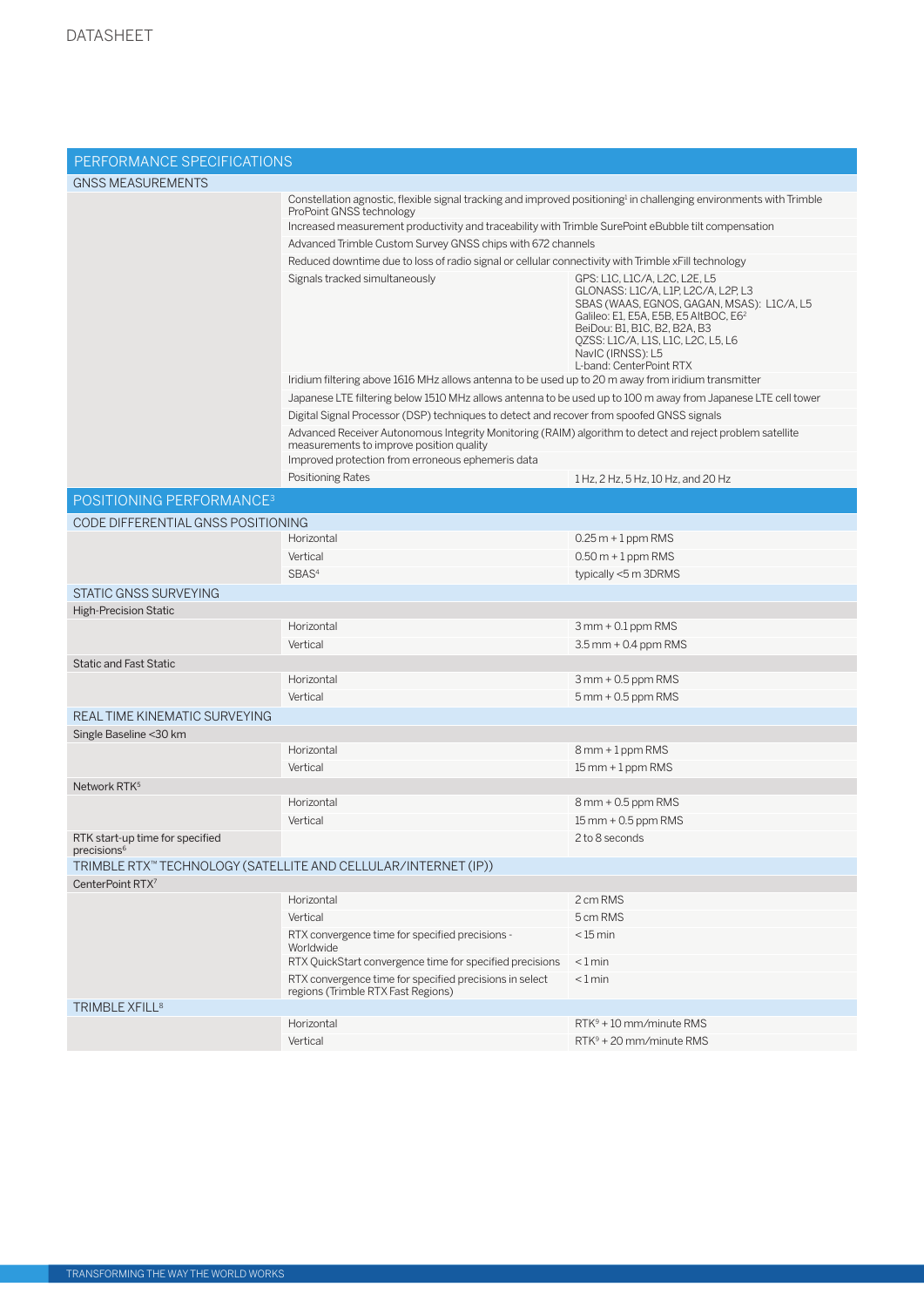| <b>HARDWARE</b>                                                              |                                                                                                         |                                                                                                                                                                                                                   |  |  |
|------------------------------------------------------------------------------|---------------------------------------------------------------------------------------------------------|-------------------------------------------------------------------------------------------------------------------------------------------------------------------------------------------------------------------|--|--|
|                                                                              |                                                                                                         |                                                                                                                                                                                                                   |  |  |
| <b>PHYSICAL</b>                                                              | 11.9 cm x 13.6 cm $(4.6 \text{ in x } 5.4 \text{ in})$                                                  |                                                                                                                                                                                                                   |  |  |
| Dimensions (W×H)                                                             | 1.12 kg (2.49 lb) with internal battery, internal radio with UHF antenna,                               |                                                                                                                                                                                                                   |  |  |
| Weight                                                                       | 3.95 kg (8.71 lb) items above plus range pole, Trimble TSC7 controller & bracket                        |                                                                                                                                                                                                                   |  |  |
| Temperature <sup>10</sup>                                                    |                                                                                                         |                                                                                                                                                                                                                   |  |  |
|                                                                              | Operating                                                                                               | $-40$ °C to +65 °C ( $-40$ °F to +149 °F)                                                                                                                                                                         |  |  |
|                                                                              | Storage                                                                                                 | $-40$ °C to +75 °C ( $-40$ °F to +167 °F)                                                                                                                                                                         |  |  |
| Humidity                                                                     |                                                                                                         | 100%, condensing                                                                                                                                                                                                  |  |  |
| Ingress protection                                                           |                                                                                                         | IP67 dustproof, protected from temporary immersion to<br>depth of $1 \text{ m}$ (3.28 ft)                                                                                                                         |  |  |
| Shock and vibration (Tested and meets the following environmental standards) |                                                                                                         |                                                                                                                                                                                                                   |  |  |
|                                                                              | Shock<br>Vibration                                                                                      | Non-operating: Designed to survive a 2 m (6.6 ft) pole<br>drop onto concrete.<br>Operating: to 40 G, 10 msec, sawtooth<br>MIL-STD-810F, FIG.514.5C-1                                                              |  |  |
| <b>ELECTRICAL</b>                                                            |                                                                                                         |                                                                                                                                                                                                                   |  |  |
|                                                                              | Power 11 to 24 V DC external power input with over-voltage protection on Port 1 and Port 2 (7-pin Lemo) |                                                                                                                                                                                                                   |  |  |
|                                                                              | Rechargeable, removable 7.4 V, 3.7 Ah Lithium-ion smart battery with LED status indicators              |                                                                                                                                                                                                                   |  |  |
|                                                                              | Power consumption is 4.2 W in RTK rover mode with internal radio <sup>11</sup>                          |                                                                                                                                                                                                                   |  |  |
| Operating times on internal battery <sup>12</sup>                            |                                                                                                         |                                                                                                                                                                                                                   |  |  |
|                                                                              | 450 MHz receive only option                                                                             | 6.5 hours                                                                                                                                                                                                         |  |  |
|                                                                              | 450 MHz receive/transmit option (0.5 W)                                                                 | 6.0 hours                                                                                                                                                                                                         |  |  |
|                                                                              | 450 MHz receive/transmit option (2.0 W)                                                                 | 5.5 hours                                                                                                                                                                                                         |  |  |
|                                                                              | Cellular receive option                                                                                 | 6.5 hours                                                                                                                                                                                                         |  |  |
|                                                                              |                                                                                                         |                                                                                                                                                                                                                   |  |  |
| COMMUNICATIONS AND DATA STORAGE                                              |                                                                                                         |                                                                                                                                                                                                                   |  |  |
| Serial                                                                       | 3-wire serial (7-pin Lemo)                                                                              |                                                                                                                                                                                                                   |  |  |
| <b>USB v2.0</b>                                                              | Supports data download and high speed communications                                                    |                                                                                                                                                                                                                   |  |  |
|                                                                              |                                                                                                         | Fully Integrated, sealed 450 MHz wide band receiver/transmitter with frequency range of 403 MHz to 473 MHz, support                                                                                               |  |  |
| Radio modem                                                                  | of Trimble, Pacific Crest, and SATEL radio protocols:<br>Transmit power                                 | 2 W                                                                                                                                                                                                               |  |  |
|                                                                              | Range                                                                                                   | 3–5 km typical / 10 km optimal <sup>13</sup>                                                                                                                                                                      |  |  |
| Cellular <sup>14</sup>                                                       | CSD, 3GPP LTE                                                                                           | Integrated, 3.5 G modem, HSDPA 7.2 Mbps (download), GPRS multi-slot class 12, EDGE multi-slot class 12, Penta-band<br>UMTS/HSDPA (WCDMA/FDD) 800/850/900/1900/2100 MHz, Quad-band EGSM 850/900/1800/1900 MHz, GSM |  |  |
| Bluetooth                                                                    | Version 4.1 <sup>15</sup>                                                                               |                                                                                                                                                                                                                   |  |  |
| Wi-Fi                                                                        | 802.11 b,g, access point and client mode, WPA/WPA2/WEP64/WEP128 encryption                              |                                                                                                                                                                                                                   |  |  |
| I/O ports                                                                    | Serial, USB, TCP/IP, IBSS/NTRIP, Bluetooth                                                              |                                                                                                                                                                                                                   |  |  |
| Data storage                                                                 | 6 GB internal memory                                                                                    |                                                                                                                                                                                                                   |  |  |
| Data format                                                                  | CMR+, CMRx, RTCM 2.1, RTCM 2.3, RTCM 3.0, RTCM 3.1, RTCM 3.2 input and output                           |                                                                                                                                                                                                                   |  |  |
|                                                                              | 24 NMEA outputs, GSOF, RT17 and RT27 outputs, 1 PPS output                                              |                                                                                                                                                                                                                   |  |  |
| WEBUI                                                                        |                                                                                                         |                                                                                                                                                                                                                   |  |  |
|                                                                              | Offers simple configuration, operation, status, and data transfer                                       |                                                                                                                                                                                                                   |  |  |
|                                                                              | Accessible via Wi-Fi, Serial, USB, and Bluetooth                                                        |                                                                                                                                                                                                                   |  |  |
| SUPPORTED CONTROLLERS & FIELD SOFTWARE                                       |                                                                                                         |                                                                                                                                                                                                                   |  |  |
|                                                                              | Trimble TSC7, Trimble T10, Trimble T7, Android and iOS devices running supported apps                   |                                                                                                                                                                                                                   |  |  |
|                                                                              | Trimble Access 2019.10 or later                                                                         |                                                                                                                                                                                                                   |  |  |
| <b>CERTIFICATIONS</b>                                                        |                                                                                                         |                                                                                                                                                                                                                   |  |  |